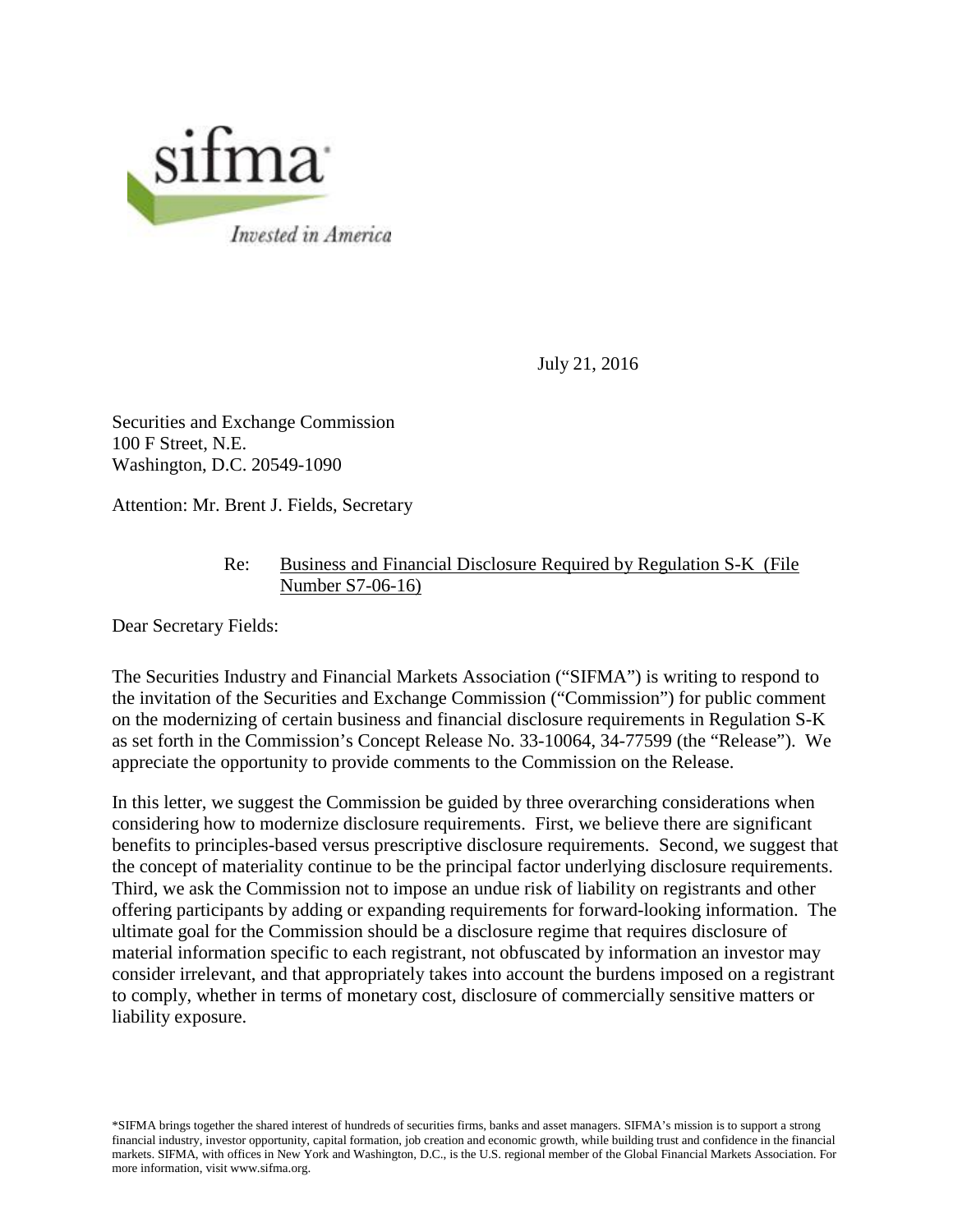We also respond below to several of the specific questions posed by the Commission in the Release.

# **I. Overarching Themes**

## **Principles-Based Versus Prescriptive Rules**

 necessarily material, or even relevant, to that registrant's circumstances. In some cases, even Commission and Commission staff guidance (in comment letters, releases and other communications) has over the years become highly prescriptive in nature. And where The disclosure system under the U.S. federal securities laws has over the years evolved from one based predominantly on principles-based rules to a mix of principles-based and prescriptive rules. We believe the trend toward more prescriptive rules has contributed to disclosure that has come to be characterized by quantity over quality. Prescriptive rules (which govern substance, presentation/format, or both) often result in registrants, driven by a focus on rule compliance, presenting information (or presenting information in such a way) that is boilerplate–not prescriptive rules require disclosure to be presented in a certain format, registrants often find themselves trying to fit a square peg into a round hole.

 requirements – as mandated by the JOBS Act and that permit scaled-down disclosure for certain As a result, today's investors have to sift through a significant amount of information that may be irrelevant to an investment decision. The Commission acknowledges in the Release that a move toward more principles-based disclosure could reduce the amount of information currently disclosed that is irrelevant, outdated or immaterial, and we agree. We believe the investor community's acceptance of the most recent significant changes to registrant disclosure companies meeting the "Emerging Growth Company" ("EGC") test – is evidence that more principles-based, streamlined disclosure can be effective – in fact often more effective – in communicating information required to make an investment decision.

 initiative to amend disclosure requirements. First, if new rules are adopted, the Commission application of which is highlighted by non-exclusive examples that can vary as circumstances Analysis, which, as we discuss further below, has been subject to this phenomenon over the Accordingly, we believe the Commission should keep three things in mind with respect to principles-based versus prescriptive disclosure requirements as it moves forward with its should consider whether there is a significant benefit to making those rules prescriptive and, if not, make them principles-based, allowing registrants to tailor their disclosure to their specific circumstances. Second, the Commission should consider which existing prescriptive rules could be replaced with principles-based rules. Third, where certain principles-based rules have evolved into de facto prescriptive rules through Commission and Commission staff guidance, the Commission should consider clarifying that what is intended is a principles-based rule the change. A prime candidate for reexamination in this regard is Management's Discussion and years and could use a significant overhaul.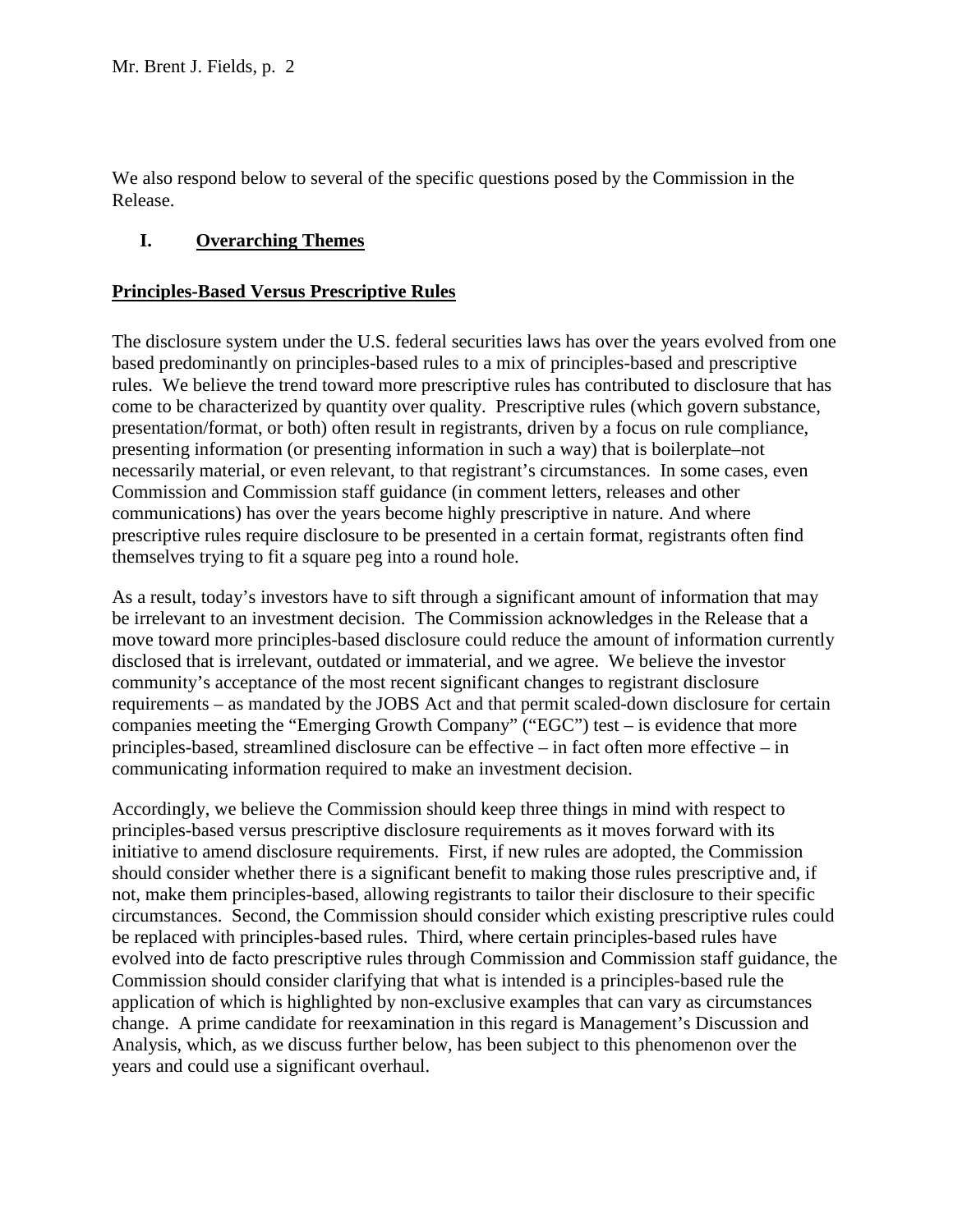## **Materiality**

As discussed above, in part due to the expansion of the number of prescriptive disclosure rules over the years, the disclosure of many registrants has grown significantly, becoming in many cases a "kitchen sink" of information rather than a focused discussion of registrant-relevant information important to an investor. In connection with our recommendation that the Commission prioritize principles-based disclosure over prescriptive rules, we also urge the Commission to continue to focus on materiality as the cornerstone of disclosure requirements and registrants' disclosure decisions under the U.S. federal securities laws.

 means for information to be material. First, the Court held that "[a]n omitted fact is material if deciding how to vote." Second, in a broader formulation, the Court stated that information is material if there is a substantial likelihood that its disclosure would be viewed by a reasonable cases involving alleged violations of the U.S. securities laws. In Basic v. Levinson (1988), the Supreme Court noted the TSC materiality standard is difficult to apply in the case of contingent of both the indicated probability that the event will occur and the anticipated magnitude of the In the leading case interpreting what it means for information to be material (TSC Industries, Inc. v. Northway, Inc. (1976)), the Supreme Court set forth two often quoted articulations of what it there is a substantial likelihood that a reasonable shareholder would consider it important in investor as having "significantly altered the 'total mix' of information made available." These two articulations of the materiality test have been applied to various sets of facts in subsequent and speculative events, and held that materiality "will depend at any given time upon a balancing event in light of the totality of the company activity." These tests must remain the driver of what disclosure rules should mandate.

 from its core purposes, it can lead to 'information overload' – a phenomenon in which that is material and most relevant to their decision-making as investors in our financial markets." We support Chair White's recent assertion that '[w]hen disclosure gets to be too much or strays ever-increasing amounts of disclosure make it difficult for investors to focus on the information We urge the Commission not to implement rules applicable to all registrants that may not be relevant, let alone material, for a large subset of registrants. Further, we ask the Commission to consider whether there are rules or guidance not grounded in materiality that it can, and therefore should, change (or eliminate). Lastly, we believe the Commission should consider encouraging all registrants to perform a thorough reevaluation of their disclosure with the goal of streamlining and eliminating unnecessary and immaterial disclosure that is not important to investors under the tests articulated in TSC v. Northway and Basic v. Levinson.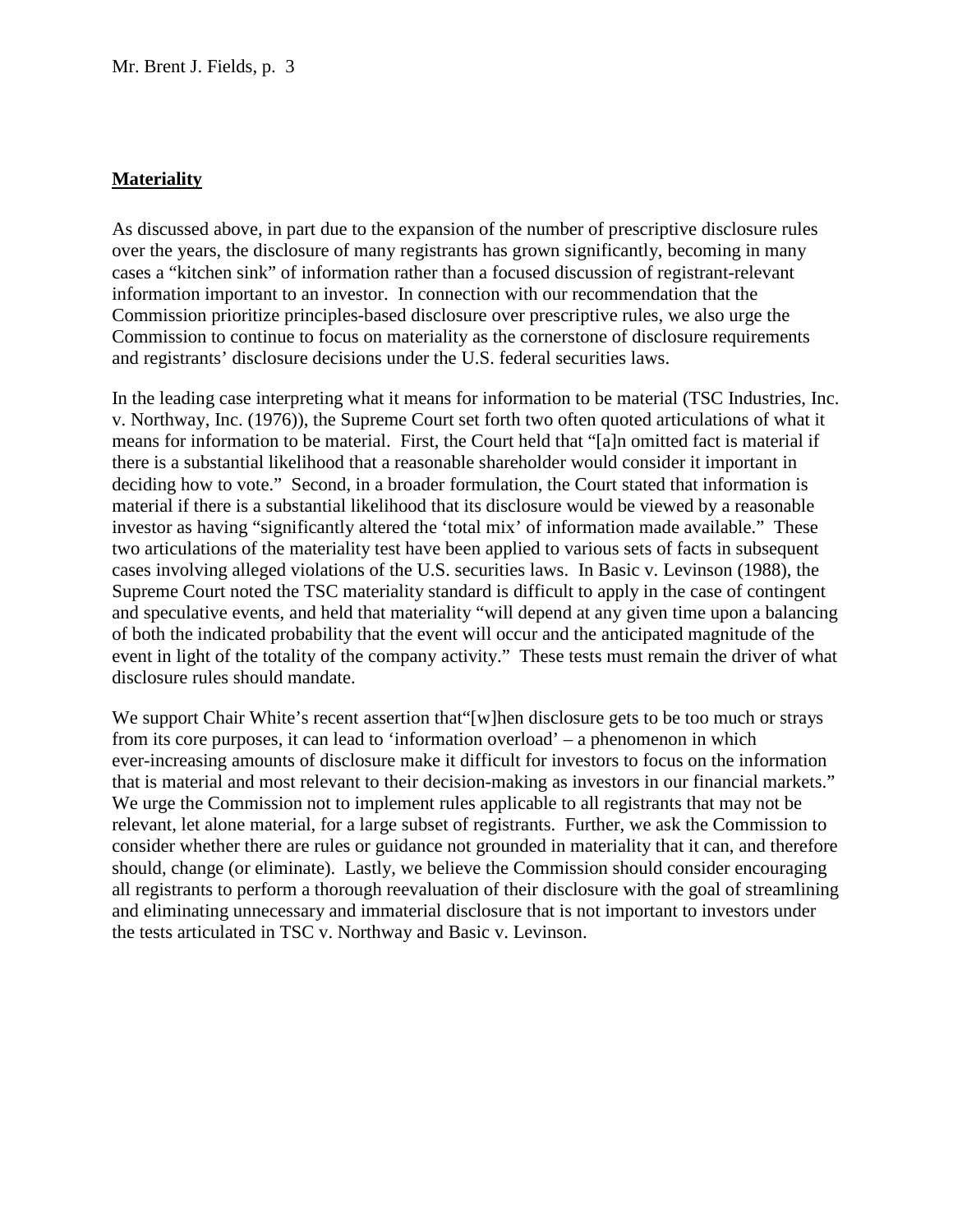# **Forward-Looking Information**

 expectations or trends). We suggest the Commission keep in mind the significant liability risk The Release contemplates requiring registrants to disclose certain additional information related to expectations and trends (including quantifying the potential material effects of these imposed on registrants and other offering participants with respect to the disclosure of forwardlooking information when determining whether additional forward-looking information should be required.

at least on a <u>known</u> trend). Disclosure of forward-looking information certainly was not required under Schedule A of the Securities Act of 1933 and in fact was once prohibited in filings with the Commission. In the 1970s, however, the Commission began permitting voluntary forward-looking disclosure and over time it has imposed requirements for the disclosure of forward-looking information in certain limited circumstances (most notably in Item 303 of Regulation S-K, which is predicated

 looking disclosure gives rise to potential Section 11 liability if the required forward-looking gives rise to liability only if the omission makes what is disclosed materially misleading. In action litigation challenging the original disclosure often follows. The reality is that if a registrant and other offering participants cannot defeat these "fraud by hindsight" class action lawsuits on motion to dismiss or for summary judgment, they are likely to settle (and settlement simply too great to impose on offering participants. The critical distinction for the Commission to bear in mind is that a requirement for forwardinformation is omitted, whereas under Rule 10b-5 the omission of forward-looking information enacting the PSLRA, Congress recognized that the risk of a lawsuit predicated on allegedly misleading forward-looking statements should be mitigated by the heightened pleading requirements of Rule 9(b) of the Federal Rules of Civil Procedure. This is because when a contingency actually happens, its materiality naturally increases, and if a stock drop results, class amounts may be significant). That risk, shorn of the protections of the PSLRA because plaintiffs could challenge the omission of forward-looking information under Section 11, as required disclosure, is (notwithstanding the recent Supreme Court decision regarding Section 11 liability for opinions in Omnicare, Inc. v. Laborers District Council Construction (2015) and its progeny)

## **II. Responses to questions in Release**

## **Questions 24 and 28: General Development of Business**

 *development of a registrant's business during the past five years provide useful Question 24. Does the current requirement in Item 101(a)(1) to describe the general disclosure that is not available either elsewhere in the current filing (e.g., MD&A or the notes to the financial statements) or in any prior filing, including current reports on Form 8-K? Should we require additional or more specific information under Item 101(a)(1) and, if so, what type of information and why?*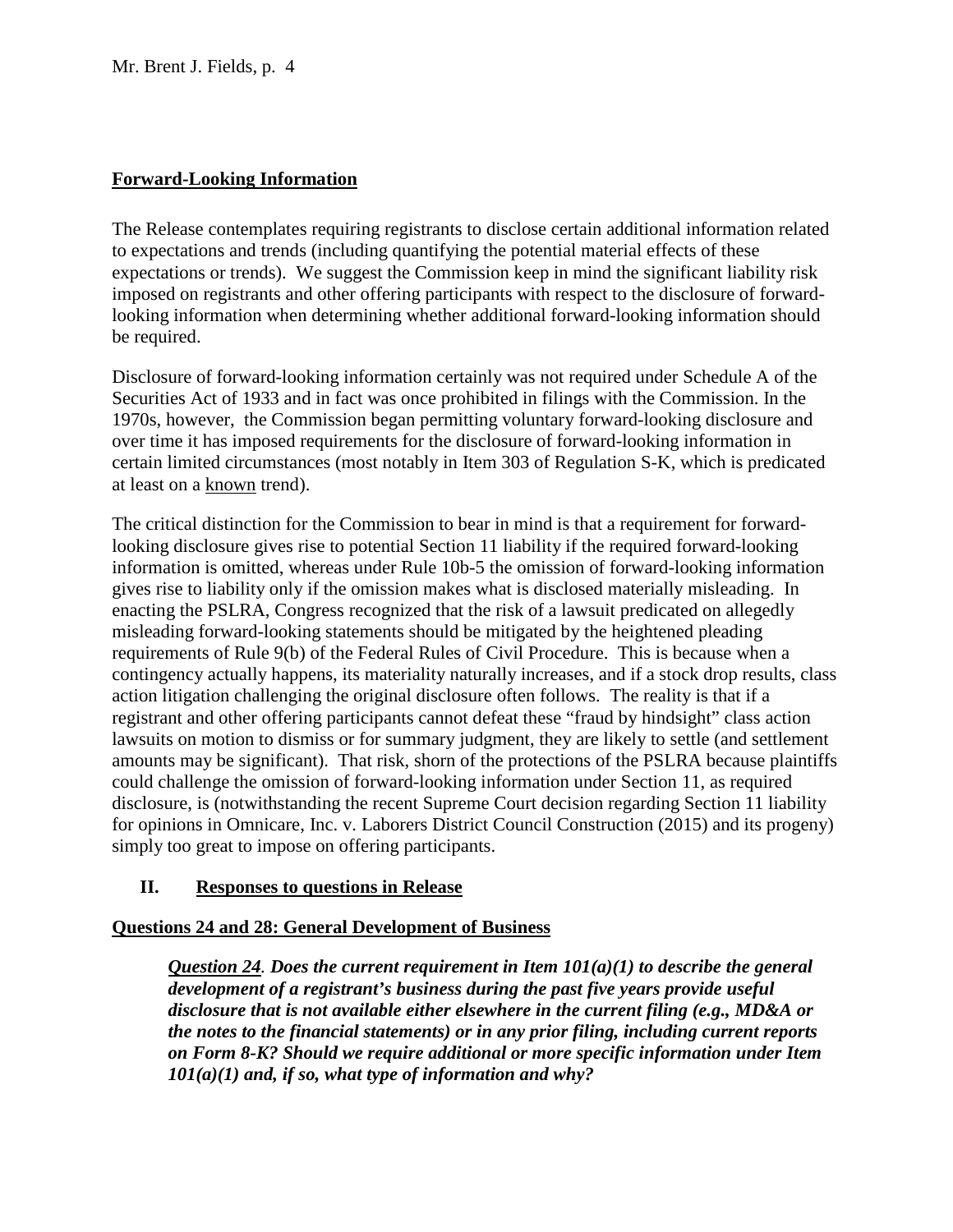$\overline{a}$ 

# *Question 28. Should we permit a summary disclosure of the general development of a registrant's business in all filings except the initial filing?*

 business, which will sharpen investor focus on those developments. Where this type of information is required to be disclosed elsewhere (e.g., by Item 1.03 (Bankruptcy or We believe the requirement under Item  $101(a)(1)$  to describe the general development of a registrant's business during the past five years is unnecessary. Current investors generally are familiar with the historical development of a registrant's business, and new investors can easily find the information in the filing where the information was initially disclosed (to which a registrant should cross-reference in each subsequent filing). Instead, registrants should be required to disclose in subsequent filings only any material developments in the registrant's Receivership) or 2.01 (Completion of Acquisition or Disposition of Assets) of Form 8-K), a cross-reference to that filing should be sufficient.<sup>1</sup>

# **Questions 32, 34, 36, 42, 47 and 53: Narrative Description of Business**

*Question 32: How could we update Item 101(c) to better reflect changes in the way businesses operate? Are there particular categories or types of registrants for which these disclosure requirements are more or less relevant?* 

*Question 34: Currently, some registrants include in their business section a general description of their industry. Should industry disclosure be a separate requirement? If so, would this requirement be more useful to investors in the business section or in MD&A?* 

 *Question 36: What is the impact on disclosure of listing the thirteen item requirements in Item 101(c)? In practice, do registrants view Item 101(c) as a checklist? Do the prescriptive items result in disclosure of information that is not important by some registrants?* 

 First, we believe registrants should be required to include in their business section a general description of their industry. This disclosure will (a) contextualize the narrative description of business and (b) allow investors to better compare the MD&A of registrants in similar industries. Accordingly, MD&A should cross-reference to the industry description in the business section.

 the way (mostly manufacturing) companies generally operated their businesses in 1973, when Second, we believe the Commission should adopt a principles-based approach to Item 101(c). The thirteen current enumerated items (a) are not relevant to all registrants; (b) are reflective of

<span id="page-4-0"></span><sup>&</sup>lt;sup>1</sup> We note in this regard that the Commission acknowledged in its recent Disclosure Update and Simplification Release (No. 33-10110; 34-78310) that certain information (e.g., fixed charge coverage ratios, stock price data and exchange rate data), if readily available to or calculable by investors, need not be included in registrants' periodic reports. The crux of the same release – namely, to eliminate redundant, duplicative and overlapping rules – also supports our suggestions here and elsewhere that, unless and until those rules are eliminated, cross-references rather than repetitive disclosure would be preferable.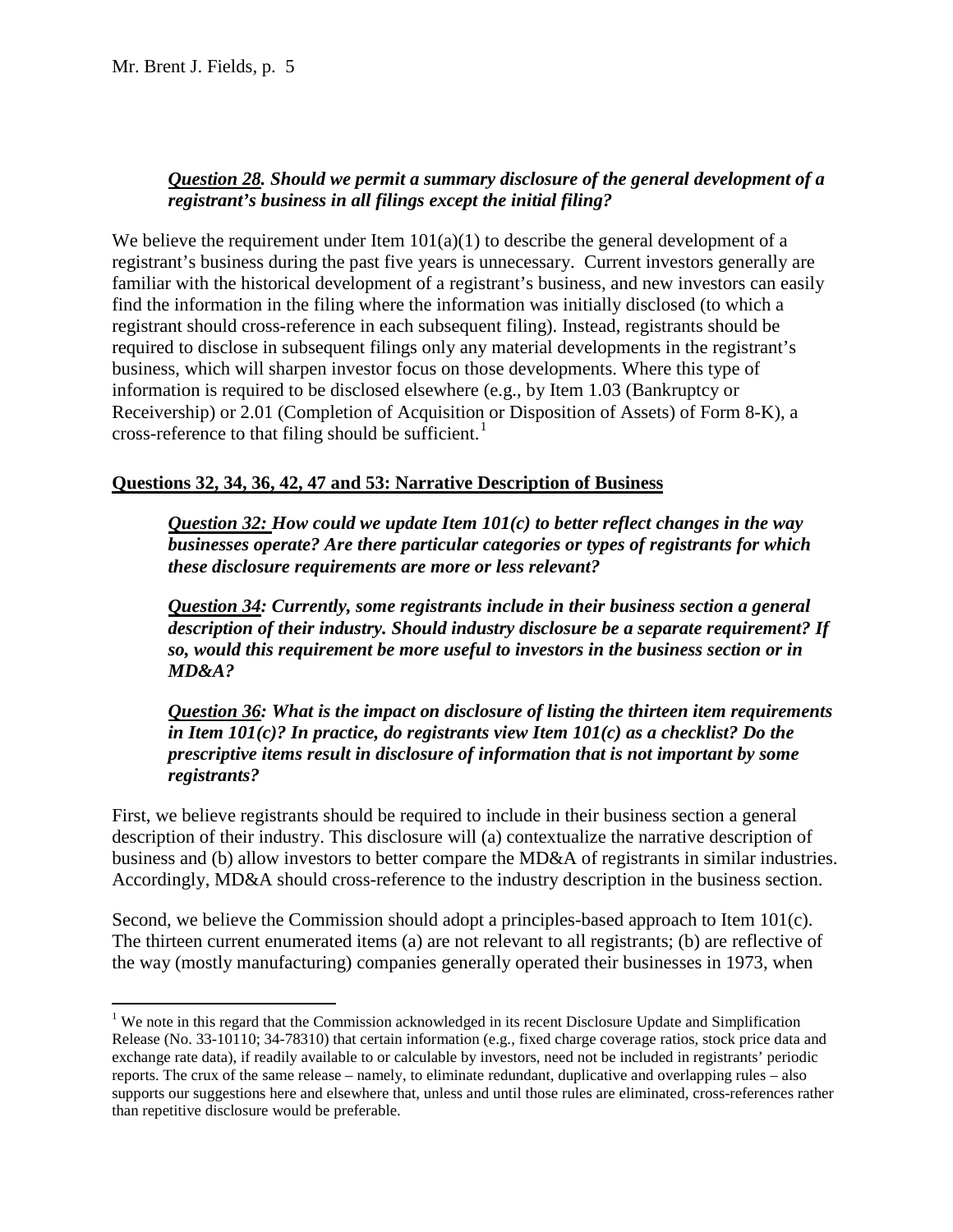principles-based guidance in Item 101(c) to elicit information material to a registrant's facts and are not a checklist for required disclosure, and (d) specify that registrants should consider the rule was adopted, and (c) do not reflect the breadth of today's registrants and the industries in which they operate (which now overwhelmingly includes online and service-oriented businesses that were not predominant in 1973). We suggest the Commission provide more general, circumstances. The Commission should (a) consider whether certain of the thirteen examples should be eliminated, (b) consider whether other examples should be added (including a description of a registrant's regulatory environment, as discussed below), (c) emphasize that the remaining enumerated categories are examples of the type of disclosure that can be provided but whether other items that do not fall into the enumerated examples should nonetheless be disclosed. To the extent these items are disclosed elsewhere in a report, cross-references should suffice.

*Question 42: Should we retain the current scope of Item 101(c)(1)(iv), which requires disclosure of a registrant's patents, trademarks, licenses, franchises and concessions? Should we expand the rule to include other types of intellectual property, such as copyrights? Should we remove the individual categories and instead require disclosure of "intellectual property"? If so, should we define that term and what should it encompass?* 

 disclose its reliance on trade secrets). We suggest that the foregoing principles-based approach to the business description generally also be applied to the individual disclosure examples set forth in Item 101(c), and particularly to Item  $101(c)(1)(iv)$ . Registrants should be required to disclose what they determine to be the material "intellectual property" for their businesses. The enumerated list of what constitutes "intellectual property" in Item  $101(c)(1)(iv)$  should be eliminated (particularly as we believe it is missing certain items – it does not, for example, capture copyrights or require a registrant to

## *that would be important to investors? Question 47: Is disclosure about government contracts important to investors? Why? Is there any additional information about a registrant's contracts with the government*

 government contract but also certain terms of a government contract (such as a provision We believe, to the extent one or more government contracts are material to the registrant's business, they should be disclosed to investors and therefore should be included in the enumerated list of business disclosure examples we propose be set forth in Item 101(c). Registrants should also keep in mind, as noted in the Release, that not only the existence of a permitting unilateral termination by the government) may be different from a typical commercial contract and may therefore be material to investors.

*Question 53: Foreign regulations, including foreign tax rates and treaties, may have a material impact on a registrant's operations. Should we specifically require registrants to describe foreign regulations that affect their business? If so, what specific information and level of detail should we require? How would any additional*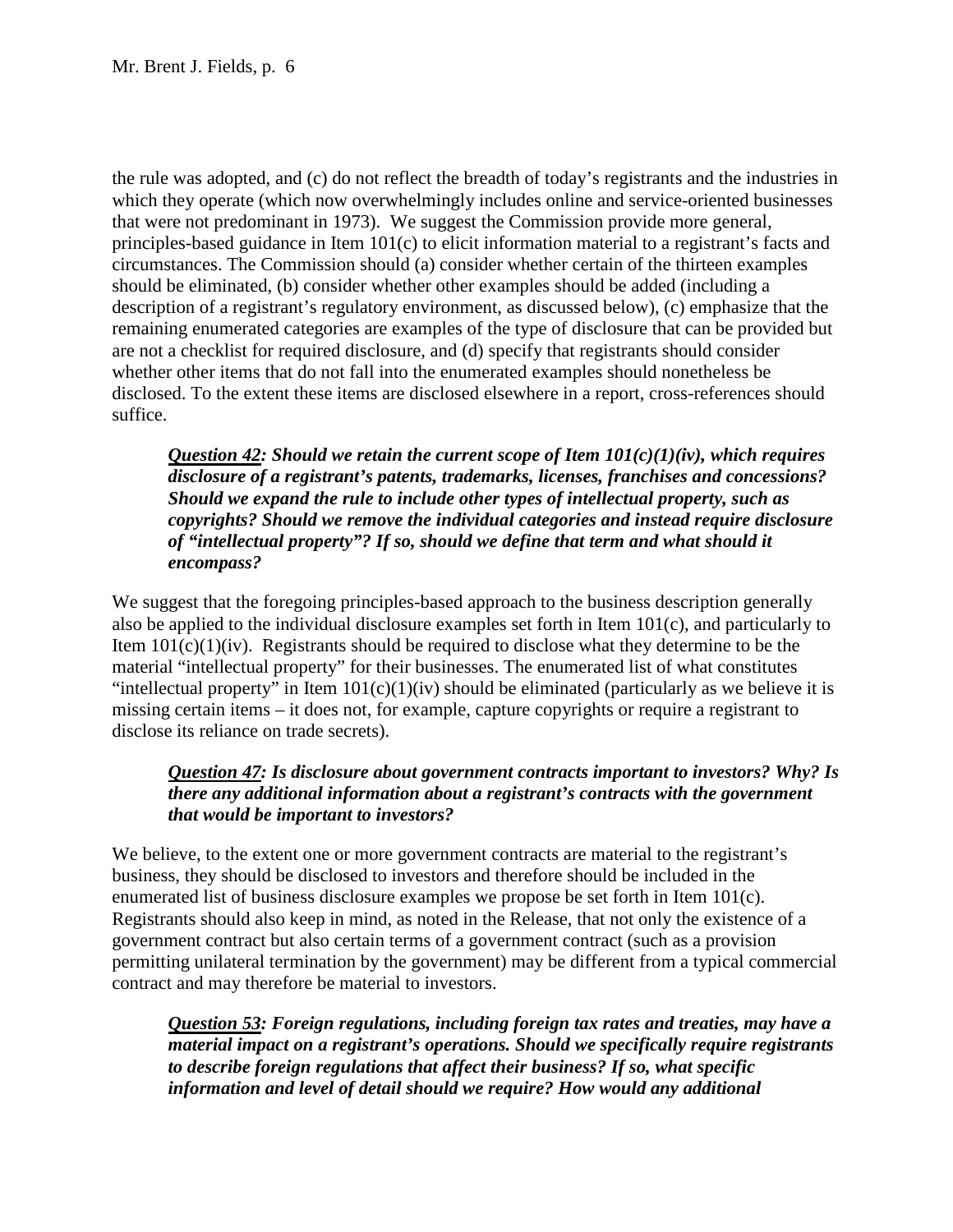# *information inform investment and voting decisions? Would there be challenges for registrants to provide such disclosure?*

We believe it would be appropriate to include this type of information in the enumerated list of business disclosure examples we propose be set forth in Item 101(c). Because of the heightened burden this will impose on registrants and to minimize the risk of disclosure overload, disclosure should be required only of foreign regulations material to the registrant's business.

## **Question 60: Description of Property**

## *Item 102 be improved? Question 60: Should we retain or eliminate Item 102? Why or why not? How could*

Item 102, which requires disclosure of the location and character of the principal plants, mines and other materially important physical properties of the registrant, should be eliminated. First, for registrants in many industries, properties, plants and facilities are not material and investors consider them irrelevant. Second, for resource extraction industries such as oil  $\&$  gas or mining, the Commission has adopted specific disclosure requirements. Finally, to the extent property is otherwise material to a registrant's business, a discussion of its importance is separately required in MD&A and a cross-reference in the business section would suffice.

 We suggest adding to the enumerated examples in Item 101(c) a general description of We believe this approach is consistent with how registrants respond to Item 102 today and that it headquarters, including a description of whether owned or leased, and a suggestion that a crossreference to a discussion of material property elsewhere in the report be included, if applicable. would in many cases eliminate duplicative and irrelevant disclosure.

# **Questions 69 , 79 and 107: Selected and Supplementary Financial Data; Historical Periodto-Period Comparisons**

# *Question 69: If we retain Item 301, should we modify this requirement and, if so, how? Should we modify the item to require additional disclosure and, if so, what additional disclosure would be important to investors and why?*

 provide such data for the last three fiscal years. We believe this approach is sensible because, in the majority of cases, the selected financial data for prior years is likely to be stale and of limited provided. Similarly, if there has been a material retrospective revision to the registrant's annual While we agree that the tabular format required by Item 301 provides investors with a convenient and accessible means of understanding significant trends in the registrant's financial condition and results of operations, we propose that the Commission only require registrants to value, if any, for investors. To the extent there are material trends over a five-year period that are not reflected in the three-year presentation, separate narrative or footnote disclosure may be financial statements, the registrant should be required either to summarize any significant resulting trends for the five-year period, or alternatively to present selected financial data for the five-year period.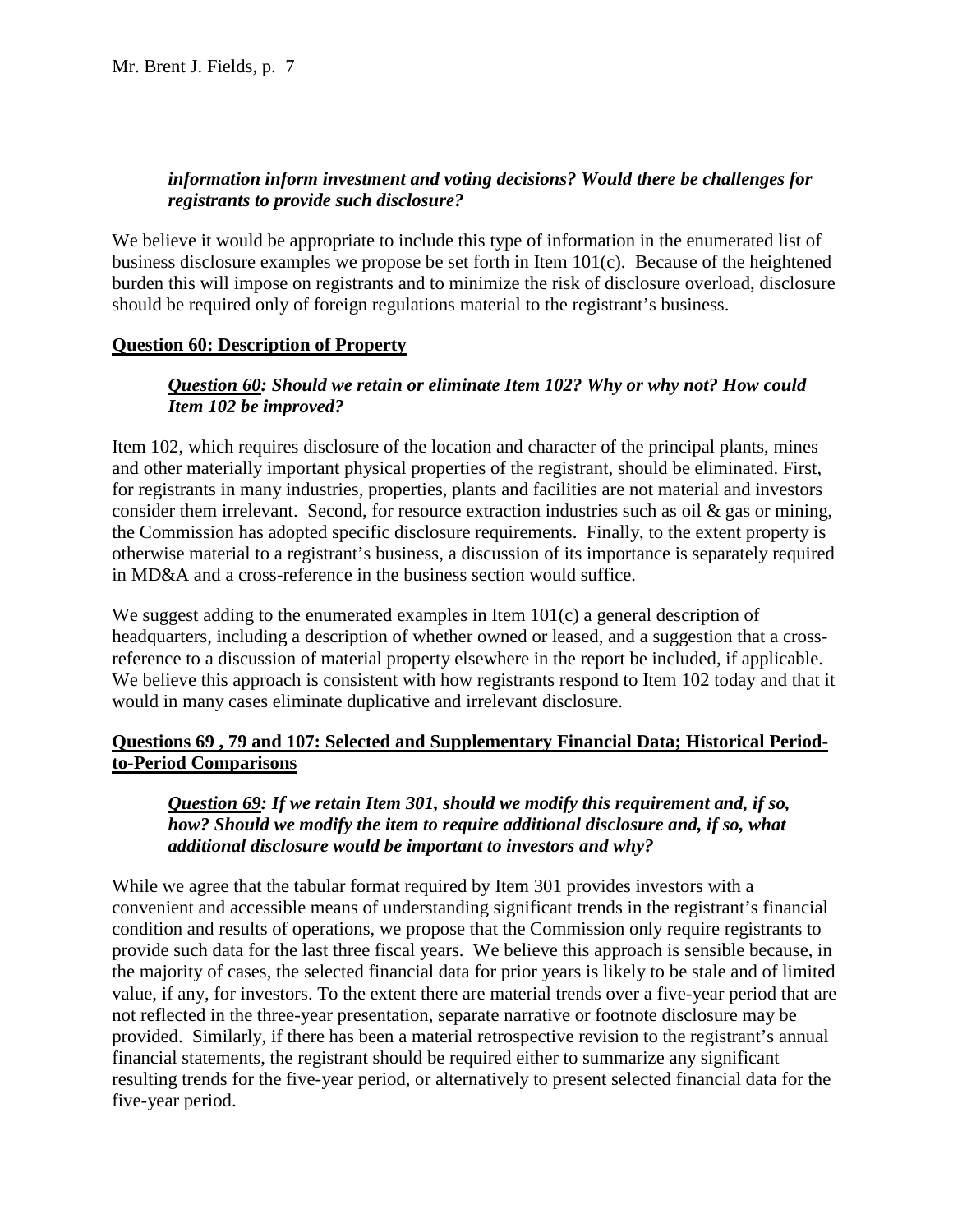In addition, once a registrant has presented more than three years of data, selected financial data for prior years is readily available to investors via EDGAR. The Commission therefore should also revise Item 301 to reflect the technological advances that have made historical information readily available and easily accessible and to eliminate a requirement for disclosure that is more extensive than what is required in the registrant's financial statements.

 private issuers, if they can show it would be burdensome to present those years). We believe foreign private issuers frequently request, and are generally granted, this accommodation, and viewed the omission of this data by a significant number of foreign private issuers or EGCs as We believe this change should apply to IPO registration statements as well (notwithstanding that the fourth and fifth years in that context will not have been previously filed). We note the Commission already permits foreign private issuers and EGCs to omit the fourth and fifth years otherwise required to be presented in the selected financial data table (in the case of foreign EGCs routinely take advantage of it. We do not believe investors or the Commission have harmful to investors, indicating that three years should suffice for all issuers, regardless of burden.

## *302(a), should we modify the item and, if so, how? For example, should we modify the Question 79: Should we retain or eliminate Item 302(a)? Why? If we retain Item item to require additional disclosure and, if so, what additional disclosure would be important to investors and why?*

We suggest eliminating the two-year quarterly information table required by Item 302(a), including stock price information, because it requires registrants to provide information that was already provided in previous quarterly reports or is otherwise publicly available. As mentioned above, investors have immediate access to previous quarterly information via EDGAR. As a result, other than fourth quarter information, which is readily calculable, Item 302(a) does not elicit any incremental disclosure for investors.

# *Question 107: Should we retain, eliminate or modify the period-to-period comparisons provided in MD&A? Why?*

 significant, eliminating the requirement would meaningfully cut back the size of annual and there is a significant trend that is only discernible to investors via a multiple period-to-period Again, because prior period-to-period comparisons are readily available on EDGAR, we believe the requirement to provide period-to-period comparisons should be limited to the period-to-period comparison for the most recently completed period. While the burden on registrants of simply including previously disclosed information in a new report may not be quarterly reports and enable investors to focus on previously unreported information. Item 303(a)(3) should therefore only require a discussion of the most recently completed annual and quarterly period, in each case in comparison to the prior, corresponding period. If, however, comparison (e.g., a decrease in cash flow that would not appear material unless compared to previously reported periods), a discussion of the trend, as well as the relevant period-to-period information, should be required in MD&A.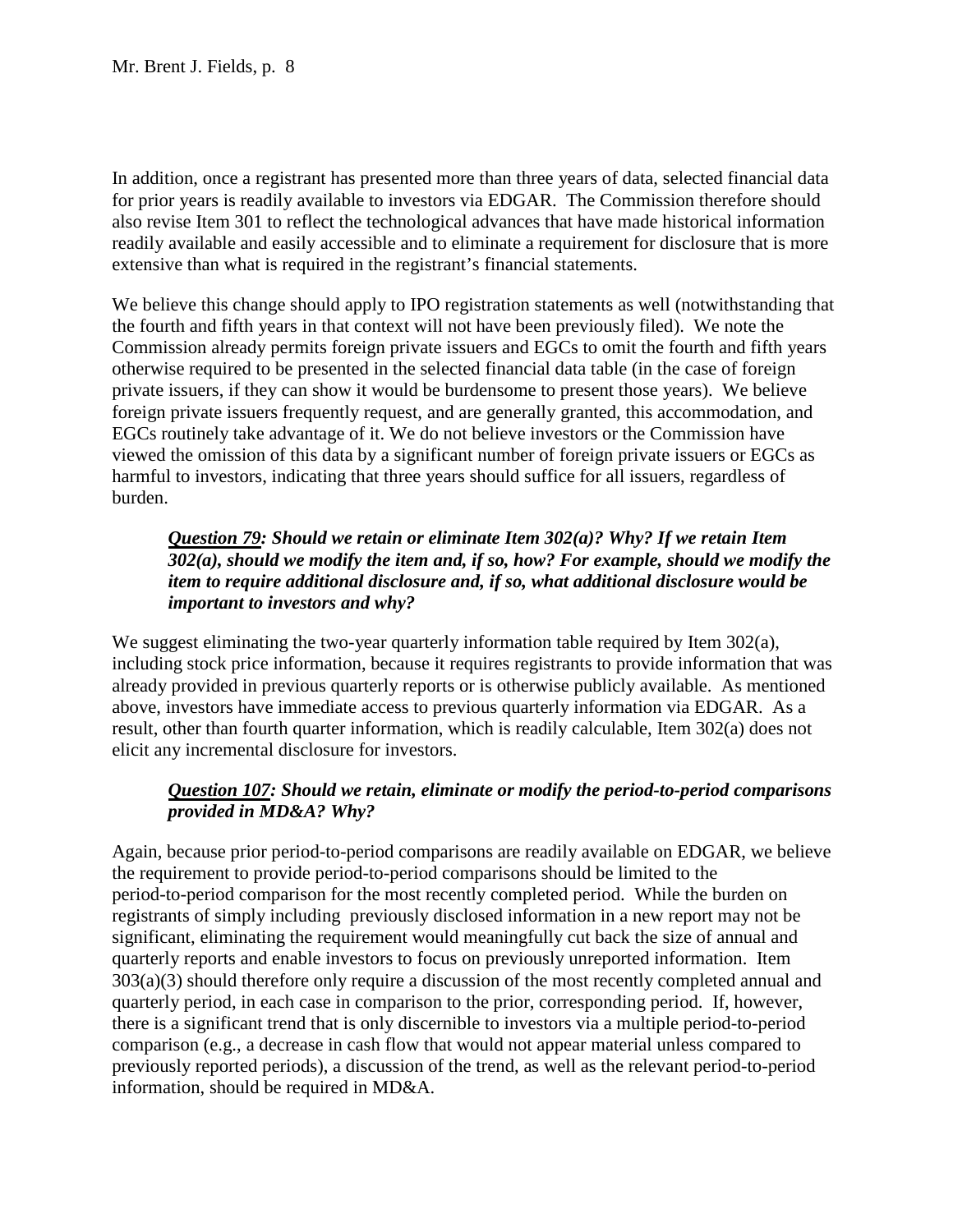### **Questions 90, 96 and 139: MD&A Guidance**

*Question 90: There are various sources of Commission and Division guidance on MD&A. These include Commission releases, sections of the Division's Financial Reporting Manual and staff Compliance and Disclosure Interpretations. Given the amount of Commission and staff guidance on MD&A, should we consolidate guidance in a single source? If so, which guidance remains helpful, and is there guidance that we should not include in a consolidation? Would consolidation of this guidance facilitate registrants' compliance with the item's requirements, or is the existing form of this guidance sufficient?* 

 *to eliminate repetition in MD&A of the discussion of accounting policies provided in Question 139: Why do registrants repeat the discussion of accounting policies presented in the notes to the financial statements? How can we encourage registrants the notes to the financial statements?* 

 existing MD&A guidance should be expressly restated (or reiterated), generally favoring We believe Commission and staff guidance on MD&A should be consolidated into a single source. First, doing so would reduce the burden on registrants (and their counsel) of needing to look to multiple sources when drafting MD&A. Second, maintaining a single source would likely increase compliance with all MD&A disclosure requirements. In connection with consolidating MD&A guidance, as noted above under "Principles-Based Versus Prescriptive Rules," we suggest that in creating a single source, the Commission consider which portions of principles-based guidance with illustrative examples to highlight the intended application of those principles. Third, we believe more organized guidance will result in more streamlined and effective disclosure and as a result benefit investors.

 A consolidated framework for MD&A guidance should emphasize that the purpose of the critical financial condition or results of operations of the registrant in the periods covered by the MD&A. accounting estimates section of the MD&A is to highlight those accounting policies that necessarily involve subjective judgments by management that have a material impact on the The consolidated guidance should highlight that registrants should supplement, and not merely repeat, the significant accounting policies described in the financial statement footnotes, with a view to guiding an investor's reading of MD&A.

*Question 96: Should we require auditor involvement (e.g., audit, review or specified procedures) regarding the reliability of MD&A disclosure, and if so, what should the nature of the involvement be? What would be the benefits and costs to registrants and to investors?* 

We do not believe requiring additional auditor involvement regarding the reliability of MD&A disclosure would enhance disclosure sufficiently to outweigh the burden on registrants.

 As the Commission highlights in the Release and in its 1989 MD&A Interpretive Release, MD&A is intended to give investors an opportunity to look at a registrant through the eyes of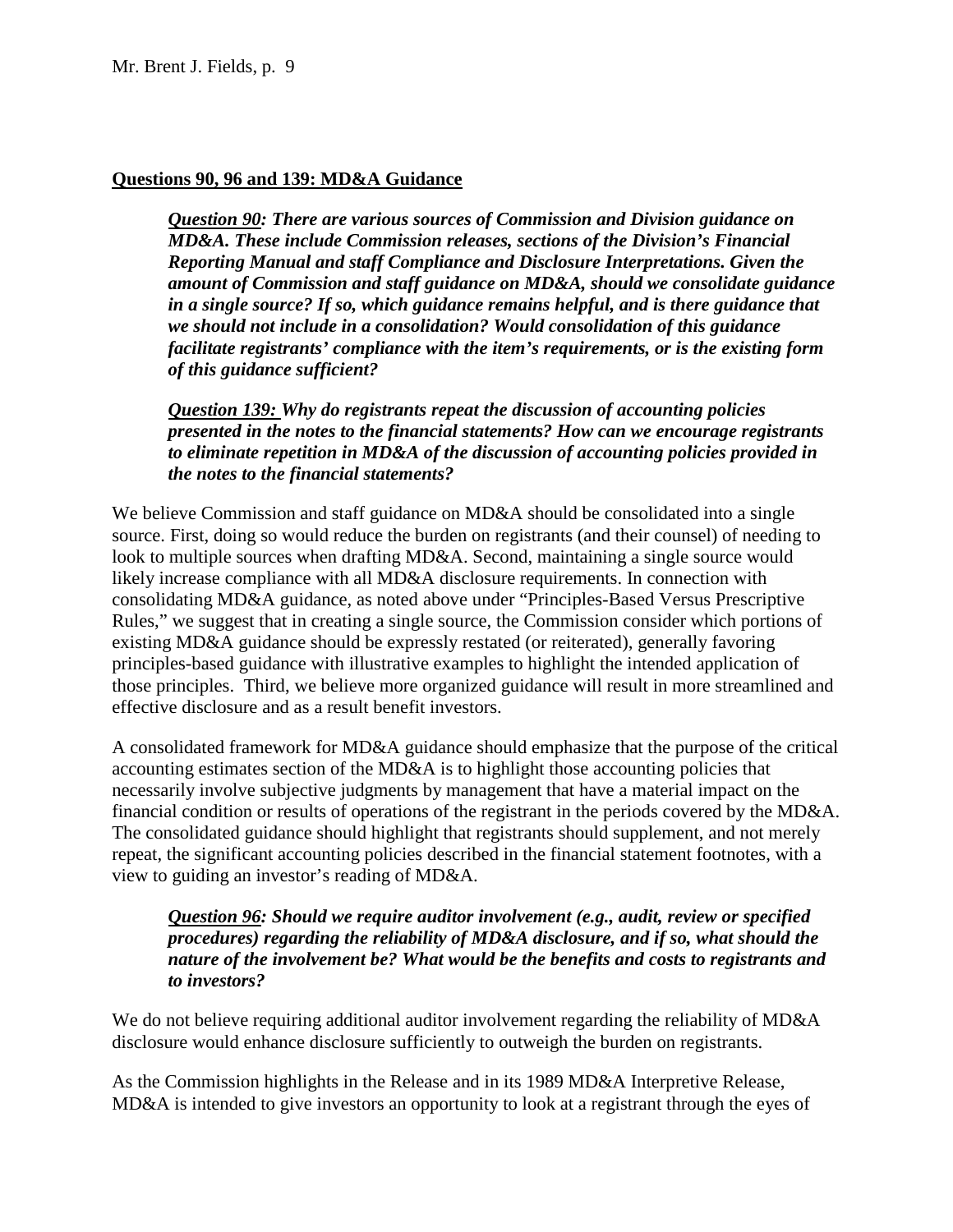management. Requiring auditor involvement in MD&A disclosure may distance management's voice and result in formulaic, standardized disclosure.

 Additionally, we note that AU Section 550 (Other Information in Documents Containing Audited Financial Statements) currently requires auditors to read MD&A disclosure for requirement provides a sufficient check by the auditor on inaccurate disclosure and strikes an the audit committee). Accordingly, any additional requirement under Regulation S-K is unlikely to result in a significantly better outcome for investors. inconsistencies with the financial statements or material misstatements of fact. We believe this appropriate balance by requiring the auditor to read and consider the "other information" contained in registrant filings and, if it identifies concerns regarding that information, to report those concerns to management (and if there is a disagreement with management, ultimately to

#### **Questions 100,101 and 102: Disclosure of Known Trends**

*Question 100: Should we revise the two-step test to apply a different standard in the first prong and if so, how? For example, should we require disclosure when a trend, event or uncertainty is more likely than not, probable, or reasonably possible to occur, rather than "reasonably likely" to occur?* 

 *probability/magnitude standard from Basic v. Levinson? Which standard – the two- part test, Basic's probability/magnitude standard, or some other standard – should we Question 101: Should we eliminate the two-step test in favor of a different standard for identifying required and optional forward-looking disclosure and, if so, what test would be appropriate? For example, should we revise Item 303 to incorporate the require, and why? Would any particular formulation be more or less burdensome for registrants?* 

 10b-5, rather than Section 11, the predicate for redress for all alleged failures to adequately We propose eliminating the two-step test in favor of the probability/magnitude standard set forth in Basic v. Levinson and described above under "Materiality." Although the two-step test represents a commendable effort by the Commission to mitigate the risk of Section 11 liability to offering participants of requiring forward-looking information by predicating that disclosure requirement on some cognizable measure of likelihood (as further discussed below), that risk continues to be a deterrent to companies deciding whether or not to go public. The concerns we discuss above under "Forward-Looking Information"  $-$  *i.e.*, the exposure to class-action, stockdrop litigation that often arises when a contingency ripens into fact – similarly support making address forward-looking risks, which the Commission could accomplish by treating trend disclosure in its MD&A guidance. At a minimum, however, modifying Item 303 to incorporate the probability/magnitude standard from Basic v. Levinson would strike a balance for disclosure of contingencies that is consistent with the considerations recognized by the Supreme Court.

If the Commission decides not to eliminate the two-step test in favor of the Basic v. Levinson test, the first prong of the two-step test should remain "reasonably likely" and not be changed to "reasonably possible." A "reasonably possible" threshold (which the Commission has made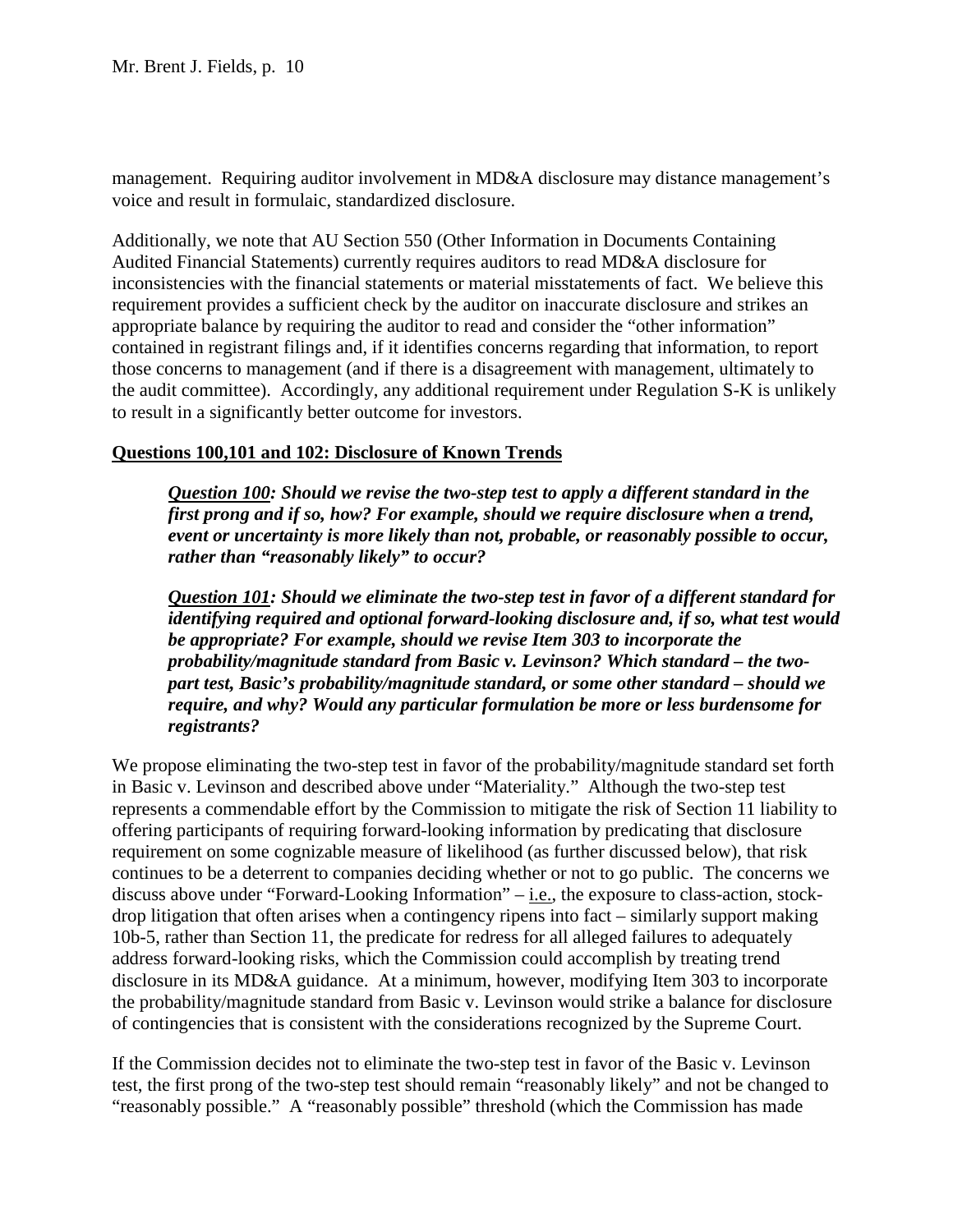$\overline{a}$ 

under a lower disclosure threshold.<sup>2</sup> We believe the "reasonably likely" threshold will produce and would avoid overwhelming investors with almost hypothetical "what if" scenarios. clear is a lower probability threshold than "reasonably likely") will result in registrants overdisclosing the potential impact of currently known trends, events and uncertainties in order to avoid potential liability. We note the Commission previously considered a similar question when it adopted a "reasonably likely" standard with respect to Item 303(a)(4) of Regulation S-K in lieu of a "more than remote" standard. The Commission noted in its adopting release that the "reasonably likely" standard would reduce the possibility that investors will be "overwhelmed by voluminous disclosure of insignificant and possibly unnecessarily speculative information" more meaningful disclosure of contingencies that really do keep senior management up at night

 *known material trends and uncertainties can promote understanding and may be Question 102: We have stated previously that quantification of the material effects of required to the extent material. Should we revise Item 303 to specifically require registrants, to the extent practicable, to quantify the material effects of known trends and uncertainties as well as the factors that contributed to those known trends and uncertainties? Why*?

 judgments, strike the right balance between disclosure benefits – particularly required disclosure informative, but the burdens of that exercise are patent. No, the burden on registrants, and, where applicable, on other offering participants of requiring quantification of the potential material effects of known trends and uncertainties outweighs the incremental disclosure benefit to investors. Although it would be too facile to assert that quantification would be irrelevant to investors, the Commission must, as in many disclosure that imports Section 11 liability consequences – and burdens on the registrant and other offering participants. With regard to the benefits, an important consideration should be the misleading potential of false precision. By definition, disclosure of contingencies is a predictive, and thus speculative, exercise. A range of possible outcomes, with associated probabilities, would be

 and directors. Notwithstanding mitigants to that liability exposure in the case of forward-looking thus highly subjective, and cannot be comforted by auditors or counsel. This imposes an undue A word about how requiring quantification of risks will adversely affect capital raising is also in order. The Section 11 liability regime imposes a negligence standard principally on underwriters information provided by the bespeaks caution doctrine, the PSLRA where applicable, and the Supreme Court's Omnicare decision, those offering participants with the burden of establishing a due diligence defense depend on auditors and counsel to provide comfort, typically in the form of negative assurance, on the accuracy of the disclosure. Quantification of the potential impact of various risks, even if limited to known trends and uncertainties, is inherently speculative and diligence standard on underwriters and directors that risks deterring their participation in public offerings. Ultimately that will undermine the strength of our capital markets and adversely affect investors as well.

<span id="page-10-0"></span><sup>&</sup>lt;sup>2</sup> See SEC Release No. 33-8182 (January 28, 2003) ("we are mindful of the potential difficulty that registrants would have faced in attempting to comply with the "remote" disclosure threshold").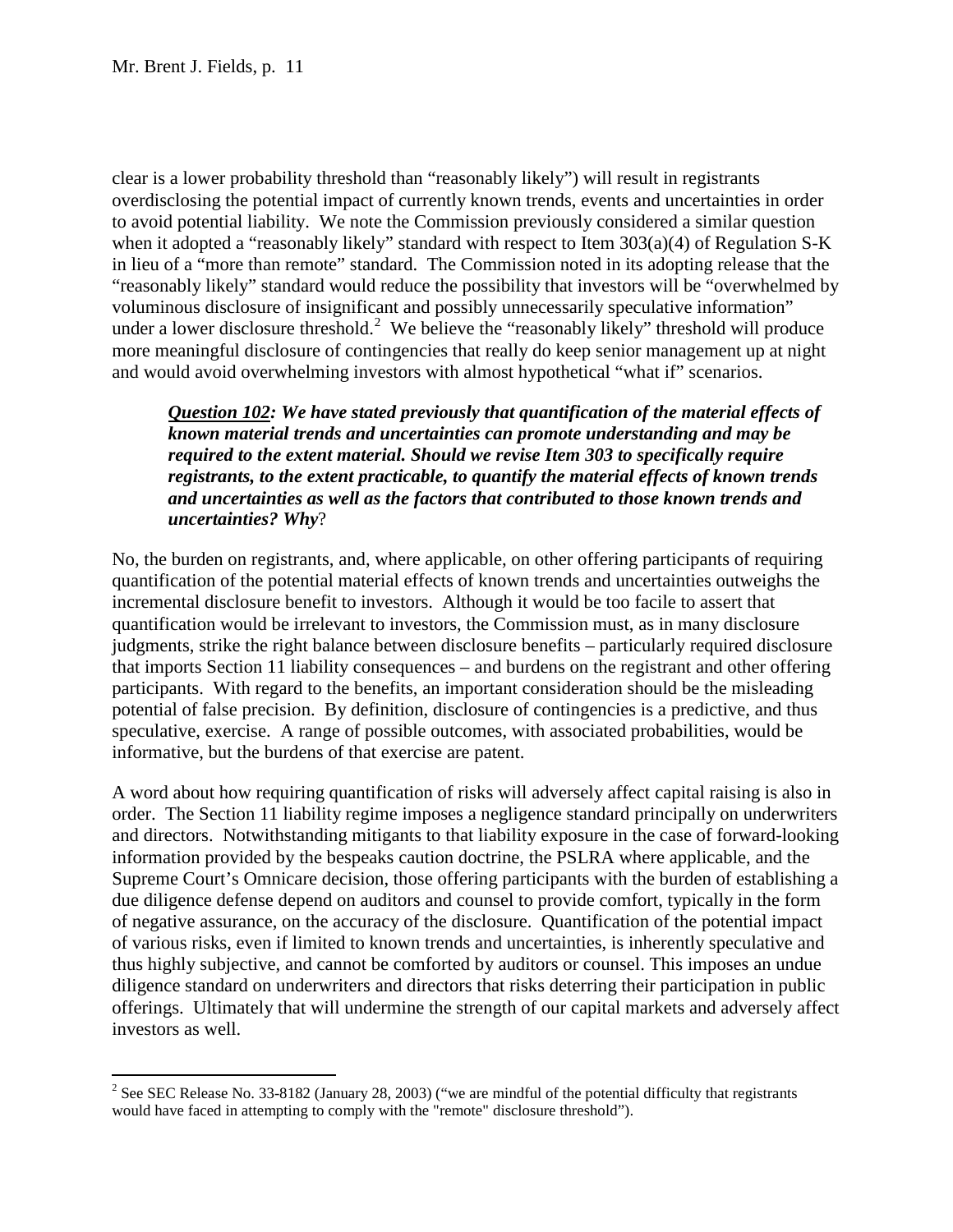## **Questions 125 and 131: Off-Balance Sheet Arrangements; Contractual Obligations**

*Question 125: Does Item 303(a)(4) elicit disclosure that is important to investors? Is this information otherwise available in Commission filings?* 

*Question 131: Does the table of contractual obligations present a meaningful snapshot of a registrant's cash requirements for contractual obligations? How could the format of the disclosure in the table be improved?* 

We are addressing these questions together because we believe both Items 303(a)(4) and  $303(a)(5)$  require information duplicative of that in other filings and/or in the registrant's financial statements.

 disclosed in a registrant's financial statements under U.S. GAAP. The requirement under Item amount of a guarantee. Item 303(a)(4)(ii)(B) overlaps with ASC 860-10-50-3 and ASC 860-20 unconsolidated entities); Item  $303(a)(4)(ii)(C)$  overlaps with ASC 815-40-50-5 and ASC 505-10-With respect to Item 303(a)(4), the categories of off-balance sheet arrangements required to be disclosed are defined by existing accounting standards and are separately required to be  $303(a)(4)(ii)(A)$  is redundant with ASC 460-10-50, which requires disclosure of the nature and 50 (requiring disclosure relating to retained or contingent interests in assets transferred to 50 (requiring disclosure relating to derivative instruments that are classified as stockholders' equity under U.S. GAAP); and Item 303(a)(4)(ii)(D) overlaps with ASC 810-10-50-4 (requiring disclosure relating to obligations under variable interests in unconsolidated entities).

 Because the information required by Item 303(a)(4) is duplicated in the financial statements, we registrant filings. believe eliminating the requirement or permitting a cross-reference to the disclosure in the financial statements would be an appropriate way to eliminate redundant information in

 Item 303(a)(5) is also largely redundant with the disclosures required by U.S. GAAP to be beyond what is required by U.S. GAAP, we believe such disclosure generally does not add included in a registrant's financial statements (evidenced by the fact that four of the five disclosure prongs in Item 303(a)(5) either reference U.S. GAAP or capture long-term liabilities that are reflected on a registrant's balance sheet under U.S. GAAP). With respect to the requirement to include purchase obligations in the contractual obligations table, which goes material information regarding a registrant's liquidity. A substantial portion of those obligations typically relates to goods and services provided in the ordinary course of business, and commitments that are outside these ordinary course obligations are required to be disclosed in the notes to the financial statements. Accordingly, we suggest that the Commission rely on principles-based disclosure requirements to highlight material issues regarding registrant liquidity, with the relevant factual information being provided in the financial statements.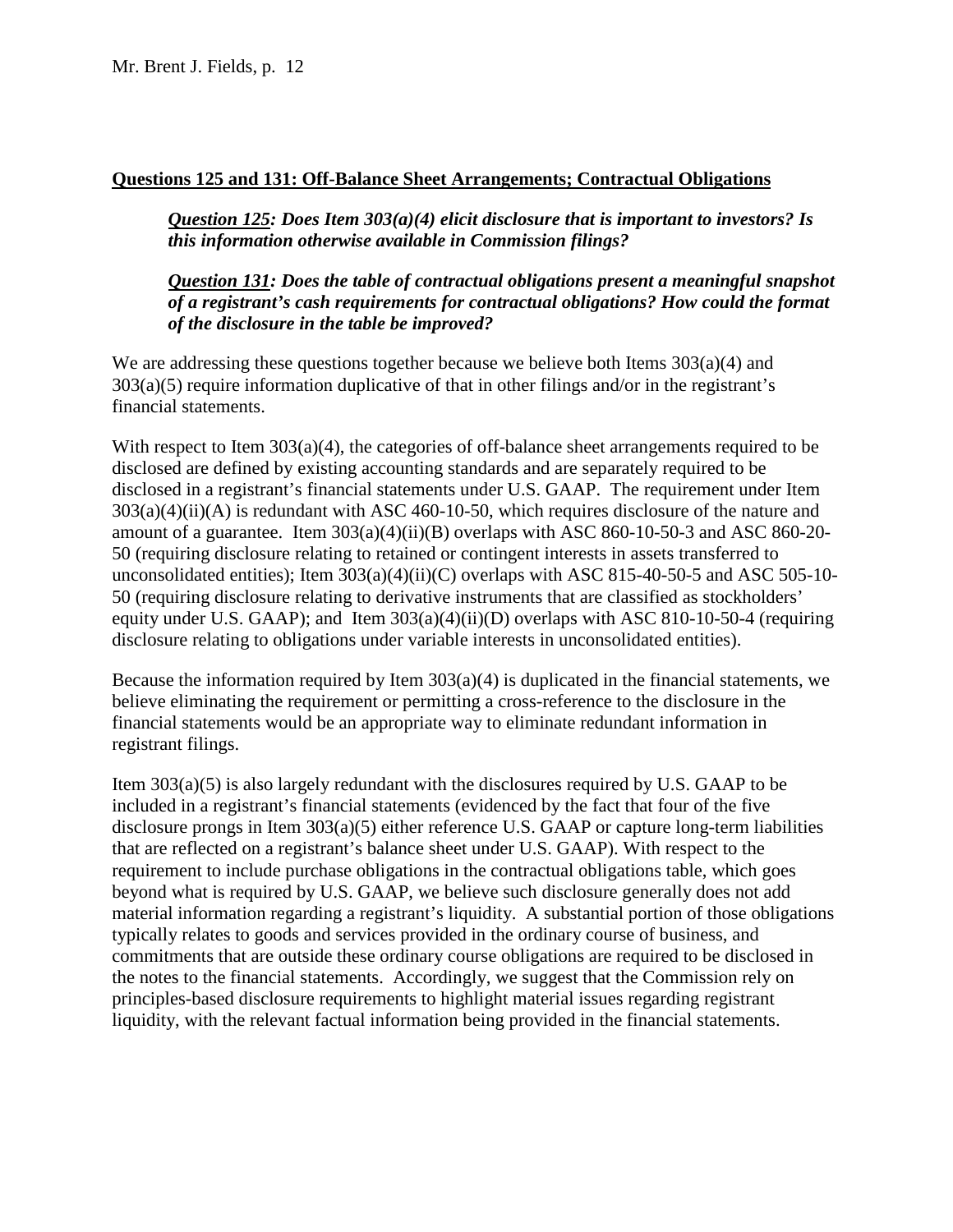#### **Questions 145, 146, 147, 152 and 154: Risk Factors**

 *of how the registrant is addressing the risk? Question 145. How could we improve risk factor disclosure? For example, should we revise our rules to require that each risk factor be accompanied by a specific discussion* 

 *and the effect on performance for each risk factor? If so, how could we modify our Question 146. Should we require registrants to discuss the probability of occurrence disclosure requirements to best provide this information to investors? For example, should we require registrants to describe their assessment of risks?* 

 *material to the registrant? How should we balance investors' need for detailed Question 147. How could we modify our rules to require or encourage registrants to describe risks with greater specificity and context? For example, should we require registrants to disclose the specific facts and circumstances that make a given risk disclosure with the requirement to provide risk factor disclosure that is "clear and concise"? Should we revise our rules to require registrants to present their risk factors in order of management's perception of the magnitude of the risk or by order of importance to management? Are there other ways we could improve the organization of registrants' risk factors disclosure? How would this help investors navigate the disclosure?* 

*Question 152. Should we require registrants to identify and disclose in order their ten most significant risk factors without limiting the total number of risk factors disclosed? If so, should other risk factors be included in a separate section of the filing or in an exhibit to distinguish them from the most significant risks? Alternatively, should we require registrants to provide a risk factors summary in addition to the complete disclosure? Would a summary help investors better understand a registrant's risks by highlighting certain information? Are there challenges associated with requiring a summary of the most significant risks?* 

 *climate change, and arctic drilling,494 that may not have existed when the 1964 Question 154. Risk profiles of registrants are constantly changing and evolving. For example, registrants today face risks, such as those associated with cybersecurity, Guides and 1968 Guides were published. Is Item 503(c) effective for capturing emerging risks? If not, how should we revise Item 503(c) to make it more effective in this regard?* 

 We believe the current approach to risk factor disclosure, which is principles-based rather than registrants, or even the same registrant over time. prescriptive, generally has served investors well, providing them with an identification of risks based on a registrant's analysis of material contingencies relevant to it from time to time. This is an area where principles-based disclosure is critical because one size certainly will not fit all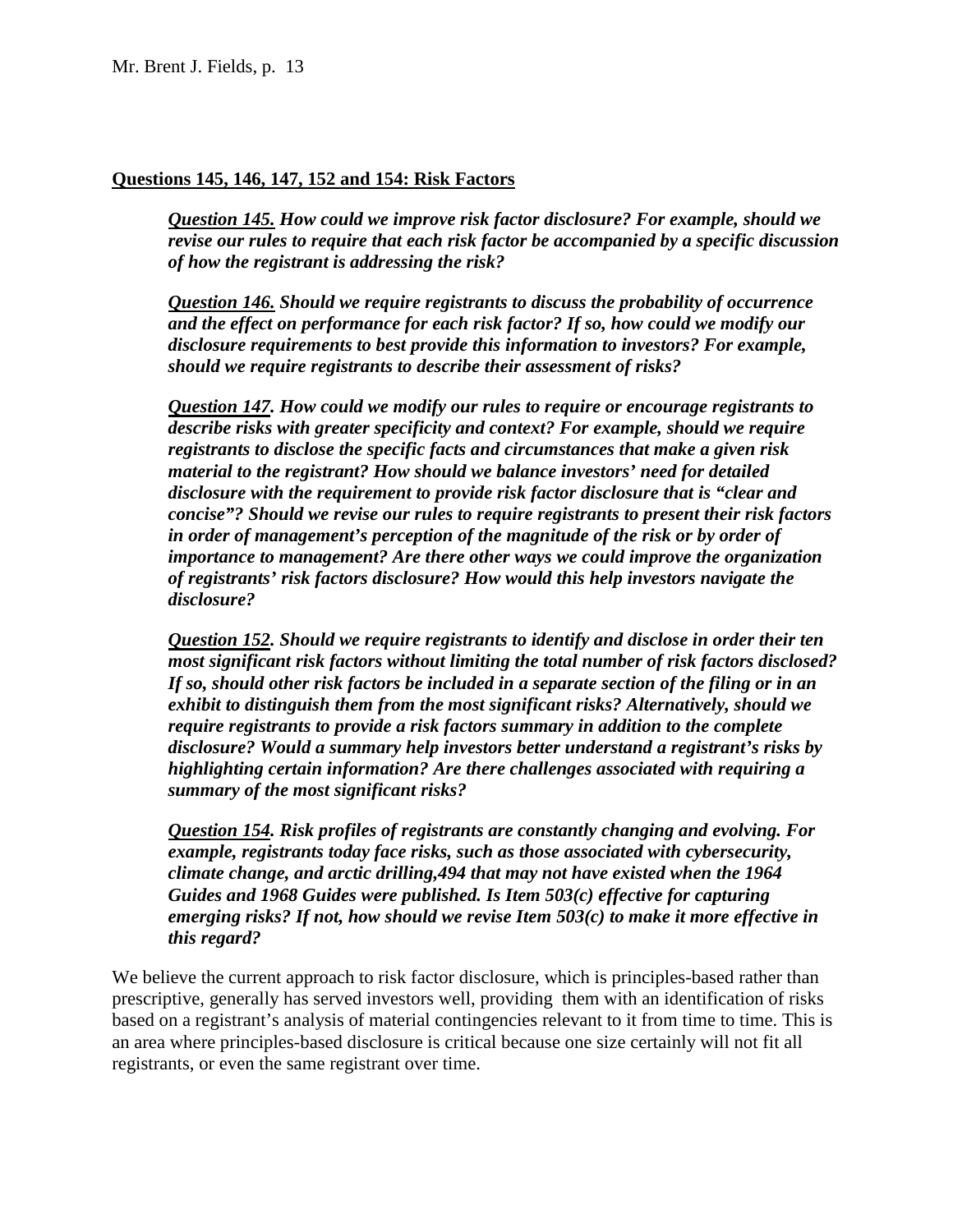in response to Question 102, regarding possible quantification of trend impact, are equally Registrants should not be required to discuss the probability of occurrence and the effect on performance for each risk factor. Any such elaboration would be even more speculative than the contingency-focused underpinnings of the risk factors themselves. The concerns we expressed applicable here.

 mathematically risks that may be very remote but drastic in consequence with those that may be more likely but limited in potential magnitude. It also ignores the qualitative elements of risk evaluation. Finally, any such artificial ranking would be too readily subject to challenge on the Registrants should not be required to present their risk factors in order of management's perception of the magnitude of the risk or by order of importance to management. Item 503(c) requires the registrant to explain how "the risk affects the issuer" and organize such risks "logically." Adding more prescriptive requirements will eliminate necessary flexibility for different registrants in various industries and markets to adequately describe the risks relevant to them. Further, ordering by potential magnitude would result in a costly process to attempt to quantify magnitude for every risk, and oversimplifies the difficulty of trying to compare basis of 20/20 hindsight.

 ten most significant risk factors. Highlighting an arbitrary limited number of risk factors does be three particularly significant risk factors, while, for other registrants, there may be a multiple of ten. Further, a summary would require registrants to omit the context in which the risk factors Registrants should not be required to identify and disclose in order (or in summary form) their not enhance investor disclosure and would likely be misleading. For some registrants, there may arise. It is essential that investors have a contextual understanding of a risk to enable them to take it into account through the prism of their own risk profile. Providing a more prominent but summary description of risks is likely to unduly influence investors and distort their evaluation of the identified risks.

 categorical headings, as well as including headings before each specific risk factor, which We also believe summarizing the ten most (or any number) of risk factors would not add additional value. Registrants typically provide risk factor disclosure in categories under themselves, taken together, act as a summary of the types of risks addressed by the registrant. As such, any such summary disclosure would be redundant.

 503(c) is principles-based, rather than prescriptive, which is the only way to address a subject that necessarily changes over time, whether because of a change in a registrant's business model, most significant factors that make the offering speculative or risky." If the staff believes from Item 503(c) is effective for capturing emerging risks. As noted at the outset of this section, Item or industry, or the way macroeconomic factors will affect it. The five examples currently provided may not be cutting edge and could be eliminated, but we believe registrants recognize that the purpose of Item 503(c) is captured in its principles-based requirement to disclose "the time to time that a particular type of risk is not getting appropriate attention, it can issue guidance reminding registrants of the importance of evaluating that risk.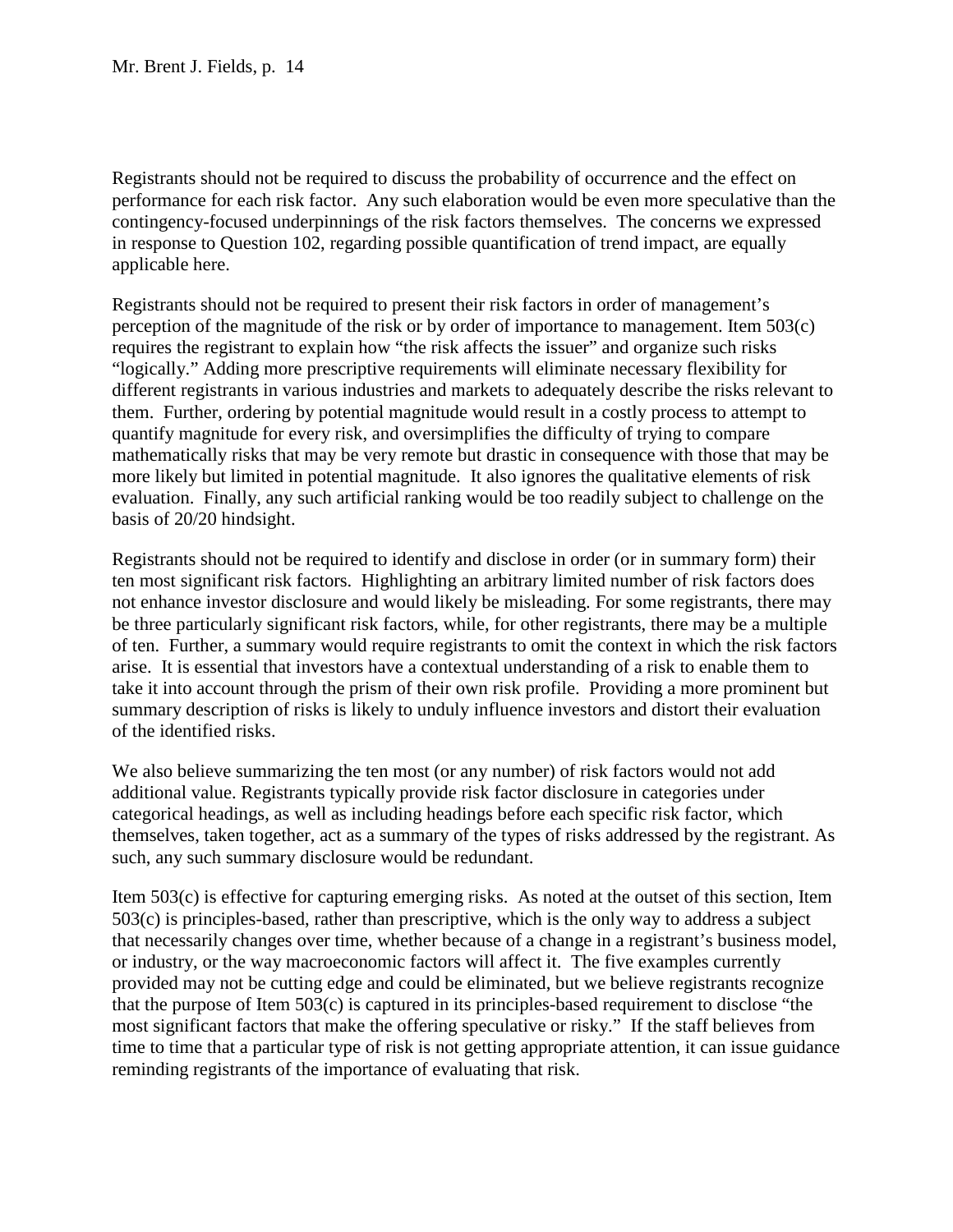We also believe investors benefit from registrants' current approach to risk factor disclosure, which commonly involves categorization of risk factors based on management's understanding of the business, and accordingly allows investors to focus on different areas of risk through management's lens. Requiring categorization of risks by importance would therefore detract from that current (and we believe effective) approach, and requiring categorization in addition to or before that presentation would only be redundant (and confusing, given the number of risk factors commonly found in a disclosure document).

 noted below in response to Question 178, a reasonable paradigm for a registrant to disclose its We do not believe a registrant should be required to disclose how it is addressing each risk. As risk management efforts might include a section that holistically discusses the risk management process, and may also incorporate the application of that process to specific risks in the risk factor section where those risks are discussed. Alternatively, efforts to manage certain risks may be addressed in a more ad hoc manner. Registrants should be allowed to customize their disclosure to best fit their circumstances; risk mitigation and/or management should not be required disclosure.

## **Question 166: Market Risk Disclosure**

*Question 166. Should we eliminate the prescribed disclosure alternatives and allow registrants to discuss market risk according to the methods used by management to manage the risk? Would allowing a "management approach" provide investors with more insight about the way management actually assesses market risks, or would this approach unduly hinder investors' ability to compare market risk disclosures across registrants?* 

 also will vary, comparability across registrants is an illusory goal that distorts disclosure by Yes, we believe market risk disclosure requirements should be more principles-based, and that eliminating the prescribed disclosure requirements would result in a more accurate picture for investors of management's approach to market risk. Because the types of market risk faced by registrants vary, and equally or more importantly how management plans to address those risks imposing false homogeneity. Additionally, such an approach would be consistent with the approach to MD&A more generally, which is based on management's assessment of the driving factors influencing the registrant's financial results.

## **Question 178: Approach to Risk Management**

*Question 178. Should we require registrants to address mitigation or management of each risk factor as part of the risk management discussion? If so, should we also clarify that, although references to the general risk management discussion will not satisfy this requirement, cross-references to appropriate portions of MD&A or the financial statements will, if disclosure otherwise would be redundant?* 

We believe once again that rigidity in a prescribed form of presentation is less likely to produce effective disclosure than a more flexible approach to the subject matter. A reasonable paradigm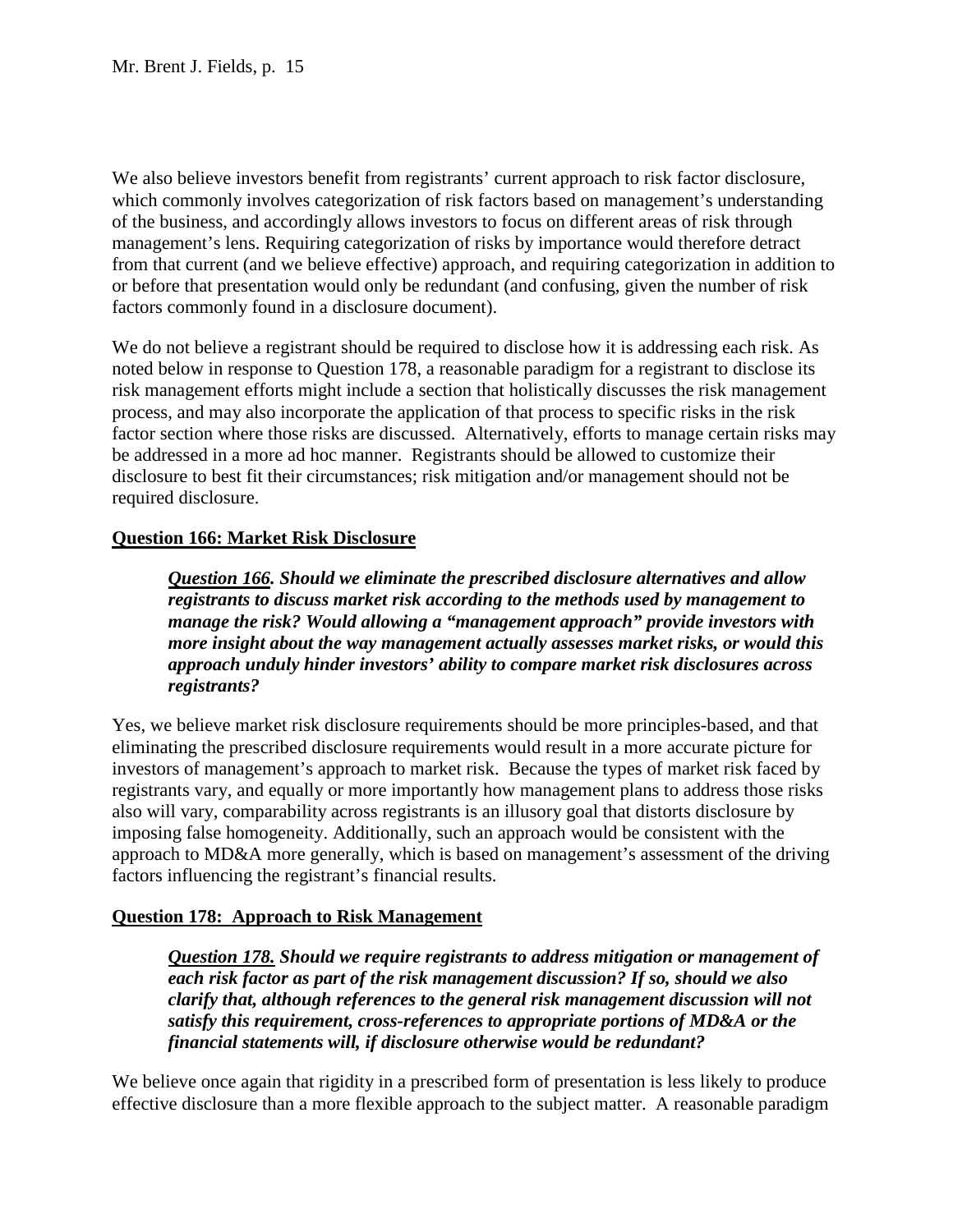discusses the risk management process, and may also incorporate the application of that process for a registrant to disclose its risk management efforts might include a section that holistically to specific risks in the risk factor section where those risks are discussed. Alternatively, efforts to manage certain risks may be addressed in a more ad hoc manner. Registrants should be allowed to customize their disclosure to best fit their circumstances; risk mitigation and/or management should not be required disclosure.

### **Question 184: Disclosure of Share Ownership**

 *would be the challenges registrants might face in tracking the number of beneficial Question 184. As the vast majority of investors now hold their shares in street name, does disclosure about the number of record holders continue to be important to investors? Should we require registrants to disclose the amount of each class of equity securities held in street name? Should we require registrants to disclose the number of beneficial owners? If so, how should we define "beneficial owner" for purposes of Item 201(b)(1)? How would investors benefit from this additional information? What owners?* 

The number of record holders, given today's shareholding structure, does not provide any meaningful indication of a registrant's share ownership; accordingly, we believe the requirement to disclose the number of record holders should be eliminated. While the number of beneficial owners may be meaningful to indicate the depth of the market for the registrant's shares, the Commission should, before making the number of beneficial owners a disclosure requirement, seek comment from registrants and other market participants specifically regarding how burdensome, in terms of cost and accuracy, it is to obtain that information.

#### **Question 203: Purchases of Equity Securities by the Issuer and Affiliated Purchasers**

*Question 203. Item 703 disclosure is required on a quarterly basis, while relevant U.S. GAAP disclosure is required on an annual basis. Should we require more frequent Item 703 disclosure? If so, what timeframe for reporting repurchases would be appropriate?* 

We do not believe providing Item 703 disclosure more frequently than quarterly would provide any additional material information to investors to justify both the incremental cost to registrants and legitimate commercial concerns they may have that the more frequent disclosure may prejudice their execution of share repurchases. Current disclosure requirements include the maximum amount approved and the expiration date of repurchase programs, which provides investors with enough information about both purchases to date and purchases that may be anticipated to permit investors to assess the potential impact of the program on a registrant's liquidity and capital resources. We believe that appropriately addresses the purpose of this disclosure requirement.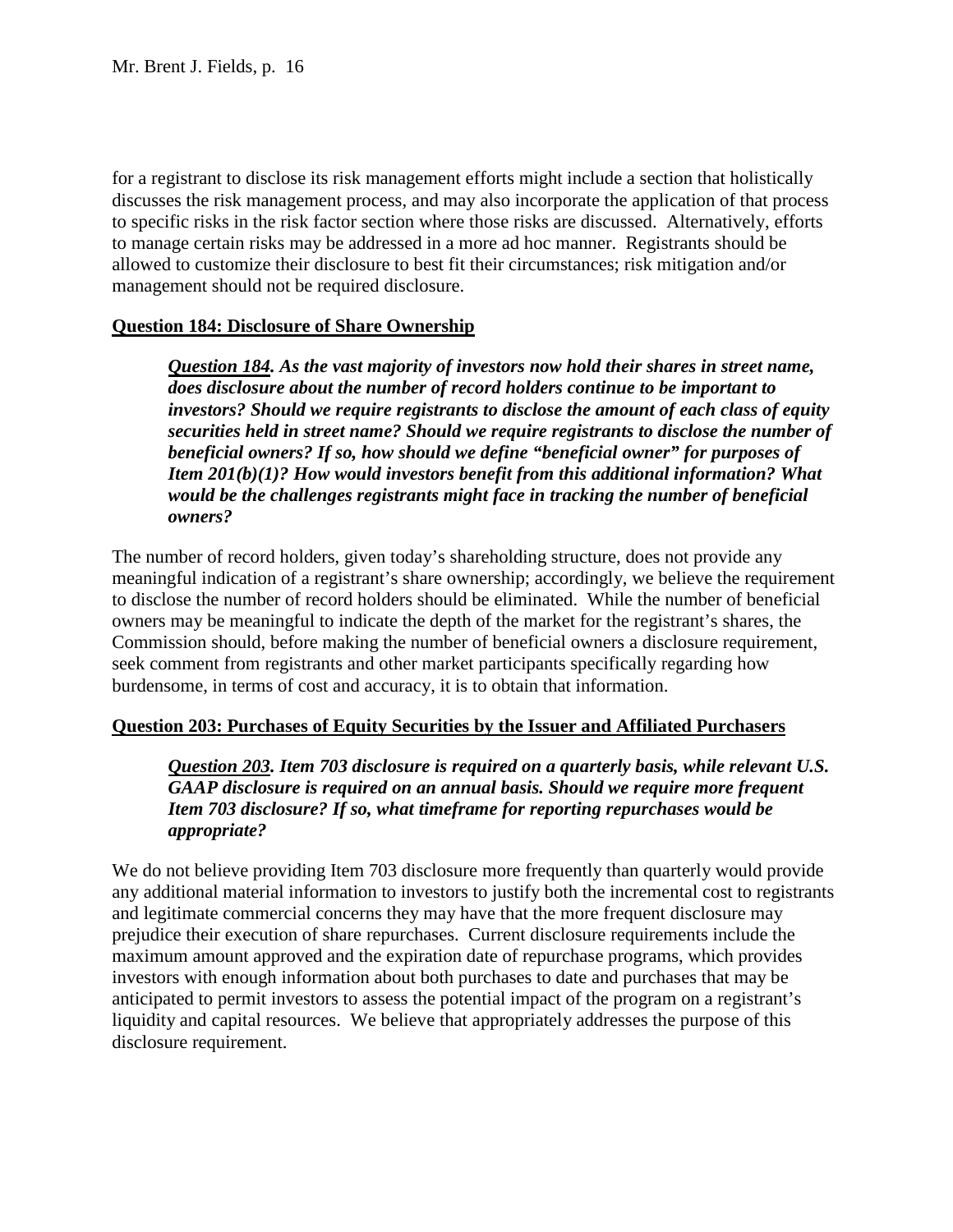### **Question 233: Amendments to Exhibits**

instead amend Item  $601(a)(4)$  to exclude immaterial amendments? If so, should we *Question 233. Should we continue to require registrants to file all amendments or modifications to previously filed exhibits as required under Item 601(a)(4)? Should we instead amend Item 601(a)(4) to exclude immaterial amendments? If so, should we provide guidance to registrants about how to determine whether an amendment is immaterial? Instead of materiality, should we permit registrants to exclude amendments based on a different standard? If so, what standard would be appropriate?* 

 relevant to their decision-making, particularly since the current rule does not require any form of Item  $601(a)(4)$  should be amended to exclude immaterial amendments to previously filed exhibits. As discussed elsewhere, we urge the Commission to continue to focus on materiality as the cornerstone of disclosure requirements, including with respect to exhibits. Eliminating immaterial amendments will make it easier for investors to focus on the information that is most disclosure differentiating between material and immaterial amendments, often requiring investors to sift through the immaterial amendments to find those that are material. Management should determine, based on the materiality standard, whether an amendment should be disclosed.

### **Questions 261-263. Legal Entity Identifiers ("LEIs")**

*Question 261. Should we (SEC) require registrants to disclose their LEIs and the LEIs of their subsidiaries (if available) in the list of subsidiaries filed under Item 601(b)(21)? How would this formation benefit investors? Should the industry in which the company operates or the extent to which the company engages in financial market transactions affect whether disclosure of LEIs is required? What would be the costs of requiring disclosure of this information?* 

 *and maintaining an LEI a condition of our existing accommodations or alternatives? Question 262. Should our rules encourage registrants to obtain an LEI? If so, how could we structure our rules, consistent with our authority under the Securities Act and the Exchange Act, to achieve this purpose? For example, should we make obtaining Why or why not? If so, should such a condition be limited to certain types of registrants, such as those operating in financial services? For registrants that have not obtained an LEI, will these registrants seek to obtain an LEI in the future absent any regulatory incentive to do so? In addition to the fees for obtaining and maintaining an LEI, would there be other costs associated with obtaining LEIs?* 

 *industry in which the registrant operates? For example, should we limit the Question 263. Some registrants may have hundreds or thousands of subsidiaries or affiliates operating globally which other registrants have simple corporate structures. If we required registrants to disclose LEIs (if available) in the list of significant subsidiaries, independent of the industry in which the registrant operates, should we limit the requirement to larger registrants or larger subsidiaries, independent of the requirements to large accelerated filers or well-known seasoned issuers (WKSIs)?*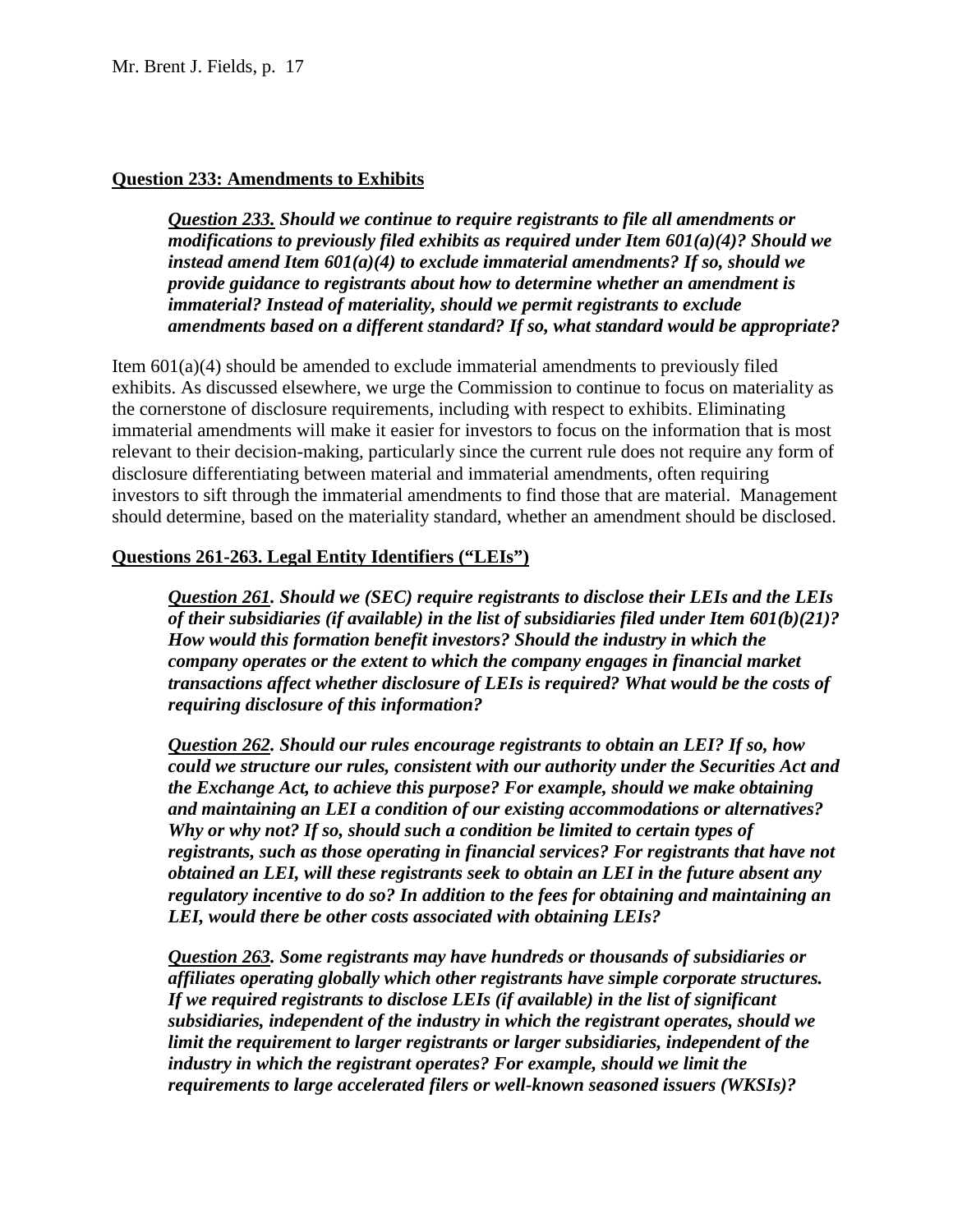SIFMA is supportive of the LEI as a single, unified global identification system for legal entities. exposures. We also believe requiring legal entities to obtain and report their LEIs will enable the We believe the lack of a standard identification system for financial counterparties makes it difficult for financial firms and regulators to have a consistent and integrated view of risk financial industry to improve operational efficiencies and customer service.

 Regulators globally have played and will play a key role in facilitating the expansion of the LEI proposed mandatory use of LEIs in investment company reporting. system by requiring LEIs to be used in reporting and other contexts. We are supportive of the Commission's recent rules requiring disclosure of an LEI with respect to a rating action involving a credit rating of an obligor as an entity, the LEI disclosure requirement related to credit risk retention for open market collateralized loan obligations and the requirement to maintain an LEI in the context of security-based swap transactions. We also support the

 Consequently, we support the Commission in considering the use of the LEI for identifying make it easier for investors to connect other datasets with structured data from the Commission." disclosure of LEIs will be beneficial to investors in its potential to reveal networks of control, registrants and their subsidiaries under Item  $601(b)(21)$ . We agree with the Commission's statement in the Release that "an open source identifier such as the Legal Entity Identifier…will We do not believe the cost to registrants of obtaining an LEI is significant, as it requires a relatively simple application and a \$200 payment (\$100 annually thereafter). We also believe ownership, liability and risk.

## **Question 266: Financial Disclosure Accommodations**

*Question 266. Should we allow one or more categories of larger companies, such as companies with a longer reporting history or more readily available public information to benefit from scaled disclosure requirements as a means of reducing compliance costs?* 

 EGCs to present only two years of audited financials where providing three years of audited financials would be burdensome. While we recognize that providing a third year of financial are required to apply the different accounting principles applicable to a public company. of any trend the third year of financial statements might have demonstrated. Allowing all registrants to present only two years of audited financials in an IPO registration statement where presenting three years of audited financial would be burdensome thus appropriately balances this compliance burden with the disclosure needs of investors. All IPO companies, regardless of size, should be able to take advantage of the rules that permit statements may allow investors to better identify trends, creating three years of audited financials can be extremely burdensome for certain companies, such as when they have changed auditors or Moreover, the Commission's known trend disclosure requirement should result in the disclosure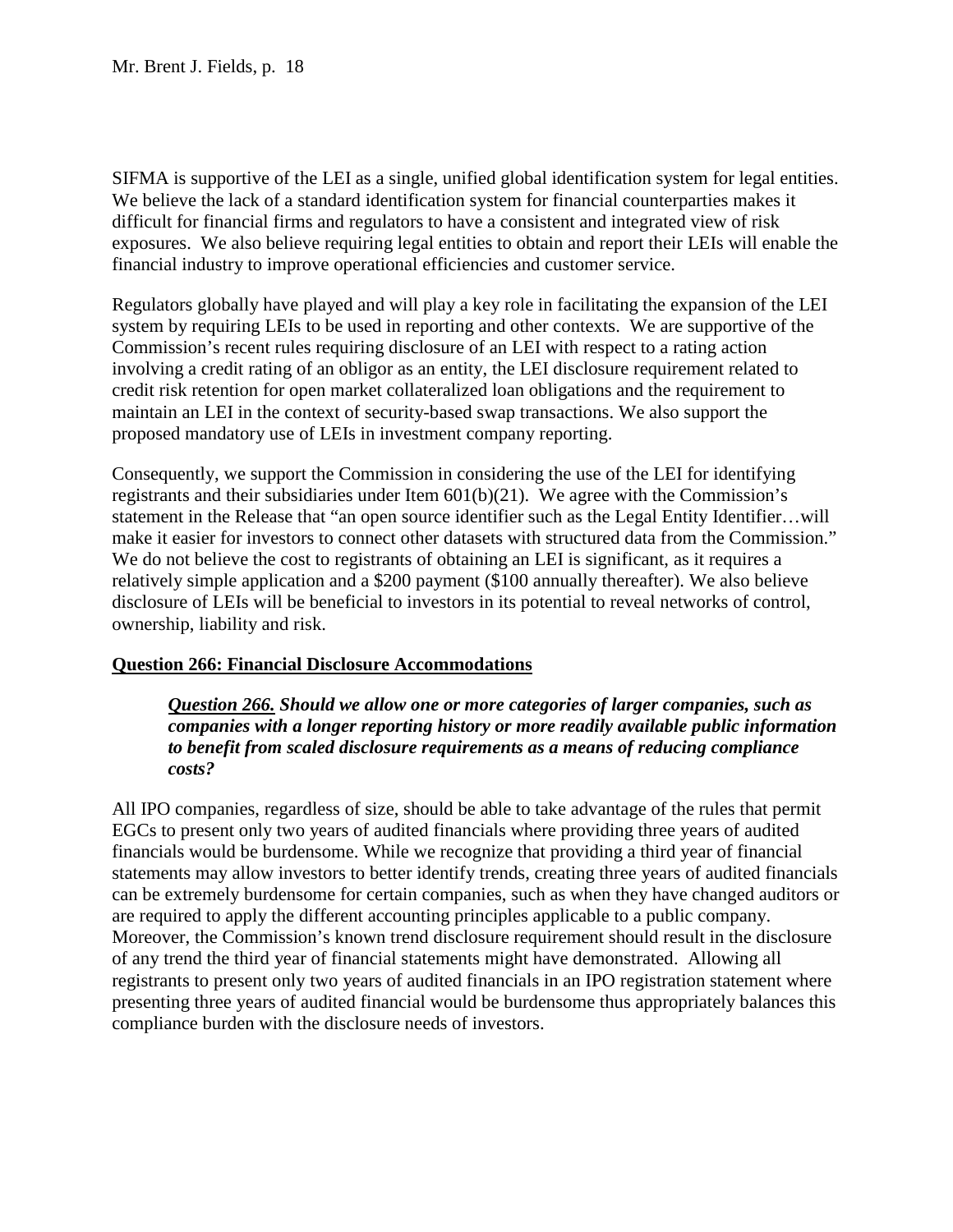### **Question 281: Frequency of Disclosure**

## *Question 281. Should we require certain registrants to file periodic reports on a more frequent basis such as monthly?*

No, more frequent periodic reports should not be required. The increased burden and costs for registrants would be high, and it would not provide a correspondingly high disclosure benefit for investors. On the contrary, requiring monthly reporting would promote short-term thinking on the part of investors and, therefore, management. The requirement to file Form 8-Ks reasonably addresses the market's need to be updated for specified, material developments on a more frequent basis. Further, the infrastructure and compliance processes and controls a registrant must maintain to comply with periodic reporting requirements (particularly with respect to financial information) are complex and too burdensome (both in terms of monetary cost and diversion of resources) to have to comply with on a more frequent basis.

### **Question 330: Reporting Format and Structure**

## *Question 330. How can the quality of structured disclosures be enhanced?*

 EDGAR and potentially allowing for delivery of disclosure through other formats, the Commission should take into account the way investors access information today – increasingly, EDGAR (or, if applicable, any replacements or supplements) remains an effective resource for new generations of investors. The Commission should continuously monitor technological advancements and communicate with investors to ensure disclosure requirements and delivery formats integrate and take advantage of new technologies, including those used in structured disclosures. In modernizing via smartphones and other mobile devices, and not on paper. The Commission should also take into account the cost of modernization and change and implement a long-term plan to ensure that

 disclosure requirements and formats: cost to implement and liability exposure. First, the cost to Two concerns should always be taken into account when considering modernization of registrants to implement, use and sustain new technologies can be quite significant and should be considered before requiring the use of any such technology. That said, there may be technologies that reduce costs for registrants (for example, those that could offer the ability to update rather than cumulatively re-present all disclosure on a periodic basis) that the Commission should also consider. Second, the application of new technologies inevitably introduces reporting errors, which will be remediated over time as the new technologies are debugged. Accordingly, adequate transition periods should be provided, as has been the case in connection with the introduction of XBRL.

\* \* \*